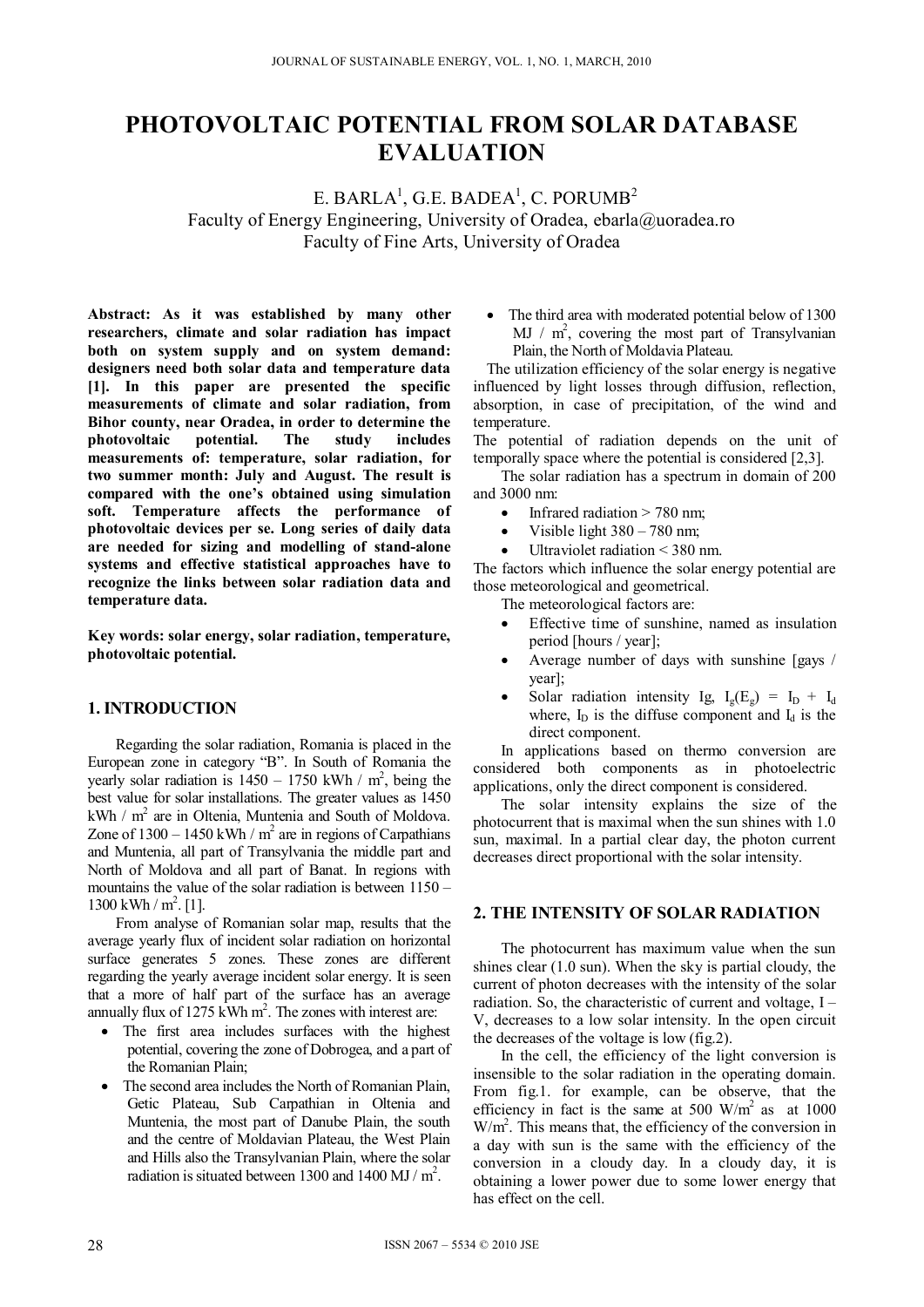







# **3. MEASURING THE SOLAR RADIATION IN AREA OF ORADEA**

 In the following part of the study there are given the measured values obtained with pyrheliometer. The measurements were made in period of July – August 2009. The values were noted then compared with those obtained with software Homer, for the same period.

 With the software HOMER, basing on the solar resources is defined the horizontal global radiation in function with the daily radiation and with the index of clearness.







**Fig.4 - Variation of the solar radiation and of temperature in 14.07**



**Fig.5 - Variation of the solar radiation and of temperature in 15.07**



**Fig.6 - Variation of the solar radiation and of temperature in 30.07**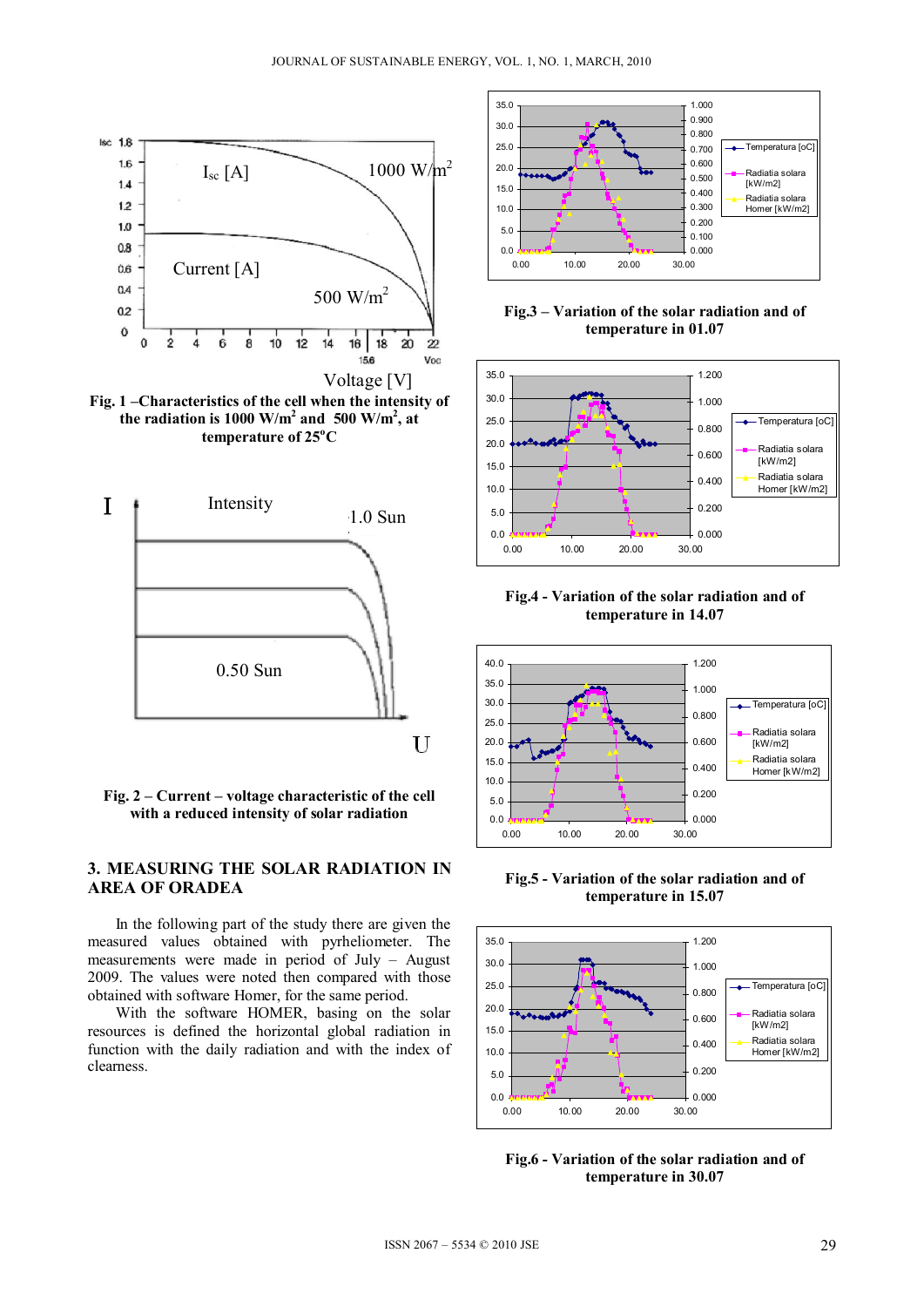

**Fig.7 - Variation of the solar radiation and of temperature in 08.01** 



**Fig.8 - Variation of the solar radiation and of temperature in 08.14** 



**Fig.9 - Variation of the solar radiation and of temperature in 08.15** 



**Fig.10 - Variation of the solar radiation and of temperature in 08.31** 

From the above graphics can be observed the variation of the solar radiation intensity for the days when the measurements were made. The measured values and the values obtained from the simulation are very close each to other, the difference between  $0.5 - 0.8\%$ .

The required data in the software are introduced, such as the latitude and longitude for the studied place. In the simulation were introduced the geographical data for Oradea and time zone for GMT + 02 East Europe.

 In figure 11, there are given the monthly average values for the clearness index and the daily radiation and basing on these values was plotted the presented graph.

 For the daily average radiation it was obtained 3.42 kWh /  $m^2$  / day. In figure 11, near the graph is given the data which refers on the clearness index calculated for each month of the year and it is given the average value for a year, being equal with 0.482.



**Fig.11 – Average daily value of daily radiation and the clearness index** 

 In figure 12 there is plotted the characteristic of the global solar versus incident solar, measured in July 2009.



**Fig.12 – Representing the solar global radiation versus incident solar for July 2009** 

In the figure 12 can be seen that the maximum value of 1.0  $kW/m<sup>2</sup>$  the solar irradiation is attained when the irradiation has a value above  $1.1 \text{ kW/m}^2/h$ .

In figure 13 is given the global radiation for July.